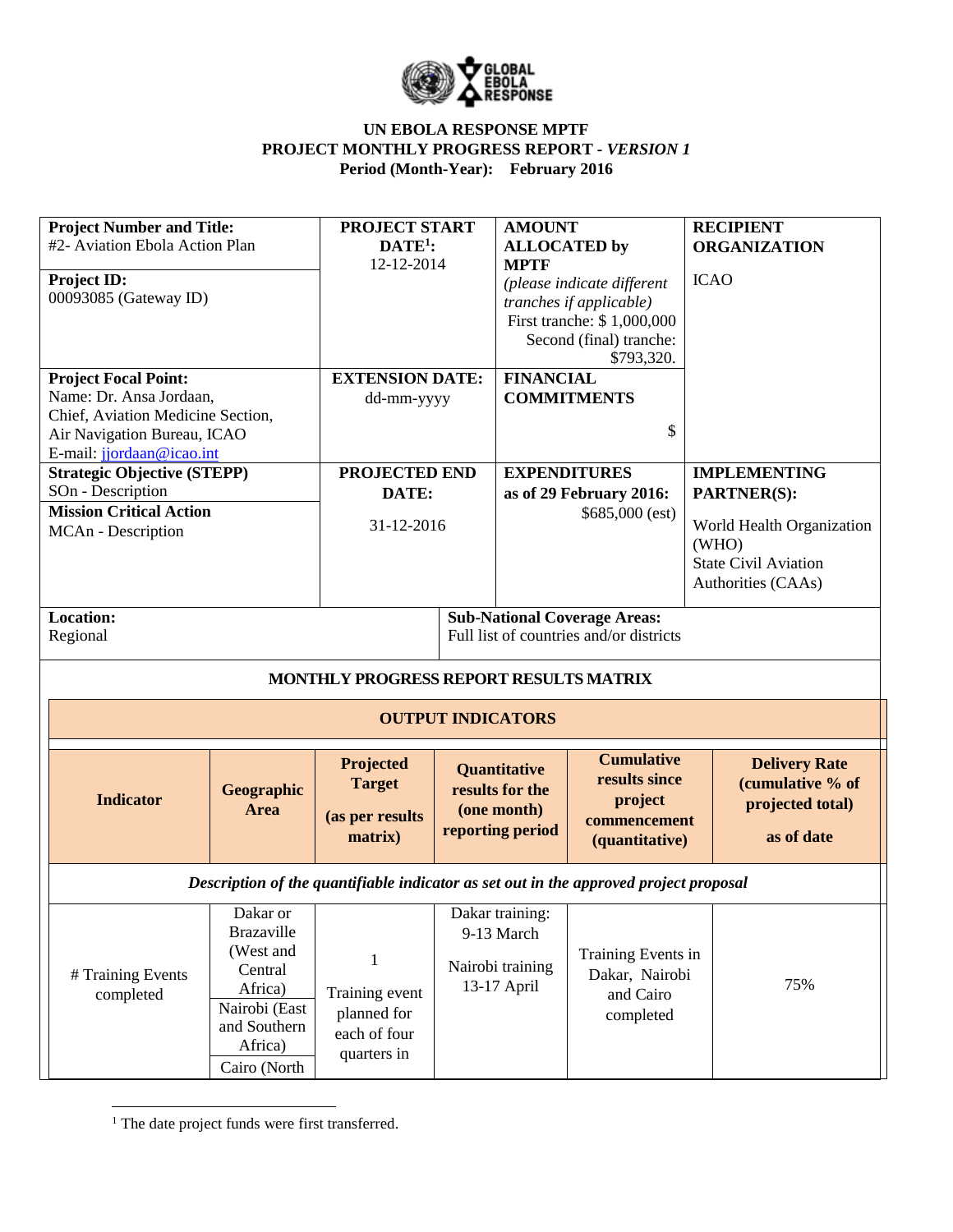

|                                                    | Africa and<br>Middle East)<br>Paris or<br>Copenhagen<br>(European<br>States)                                                                                                                                                                      | 2015                                                                    | Cairo training: 29<br>February $-3$<br>March 2016                                                                                                                                                                                                       |      |      |
|----------------------------------------------------|---------------------------------------------------------------------------------------------------------------------------------------------------------------------------------------------------------------------------------------------------|-------------------------------------------------------------------------|---------------------------------------------------------------------------------------------------------------------------------------------------------------------------------------------------------------------------------------------------------|------|------|
|                                                    | Guinea<br>Bissau, Cote<br>d'Ivoire                                                                                                                                                                                                                | 2 States visits<br>Last quarter<br>2014                                 | Completed<br>(funded by non-<br>MPTF sources)                                                                                                                                                                                                           | 100% | 100% |
|                                                    | <b>Burkina</b><br>Faso, Mali                                                                                                                                                                                                                      | 2 States visits<br>$1st$ quarter<br>2015                                | Completed                                                                                                                                                                                                                                               | 100% | 100% |
| # of State and Airport<br><b>Assistance Visits</b> | Guinea,<br>Liberia,<br>Sierra Leone<br>Nigeria,<br>Senegal<br>Benin,<br>Cameroon,<br>Central<br>African<br>Republic,<br>Democratic<br>Republic of<br>Congo,<br>Ethiopia,<br>Gambia,<br>Ghana,<br>Mauritania,<br>South Sudan,<br>Niger and<br>Togo | 16 States visits<br>2 <sup>nd</sup> and 3 <sup>rd</sup><br>quarter 2015 | 12 Assistance<br>Visits completed<br>(April to end<br>November 2015):<br>Guinea,<br>Liberia,<br>Sierra Leone<br>Nigeria,<br>Benin,<br>Ghana,<br>Togo<br>Gambia,<br>Mauritania,<br>Democratic<br>Republic of<br>Congo<br>Oct 2015-<br>Cameroon,<br>Niger | 75%  | 75%  |
|                                                    | France, UK,<br>Belgium<br>Kenya,<br>Morocco,<br>UAE,<br>Turkey                                                                                                                                                                                    | 7 States visits<br>$4th$ quarter<br>2015<br>(Postponed to<br>2016)      | $\rm N/A$                                                                                                                                                                                                                                               | N/A  | N/A  |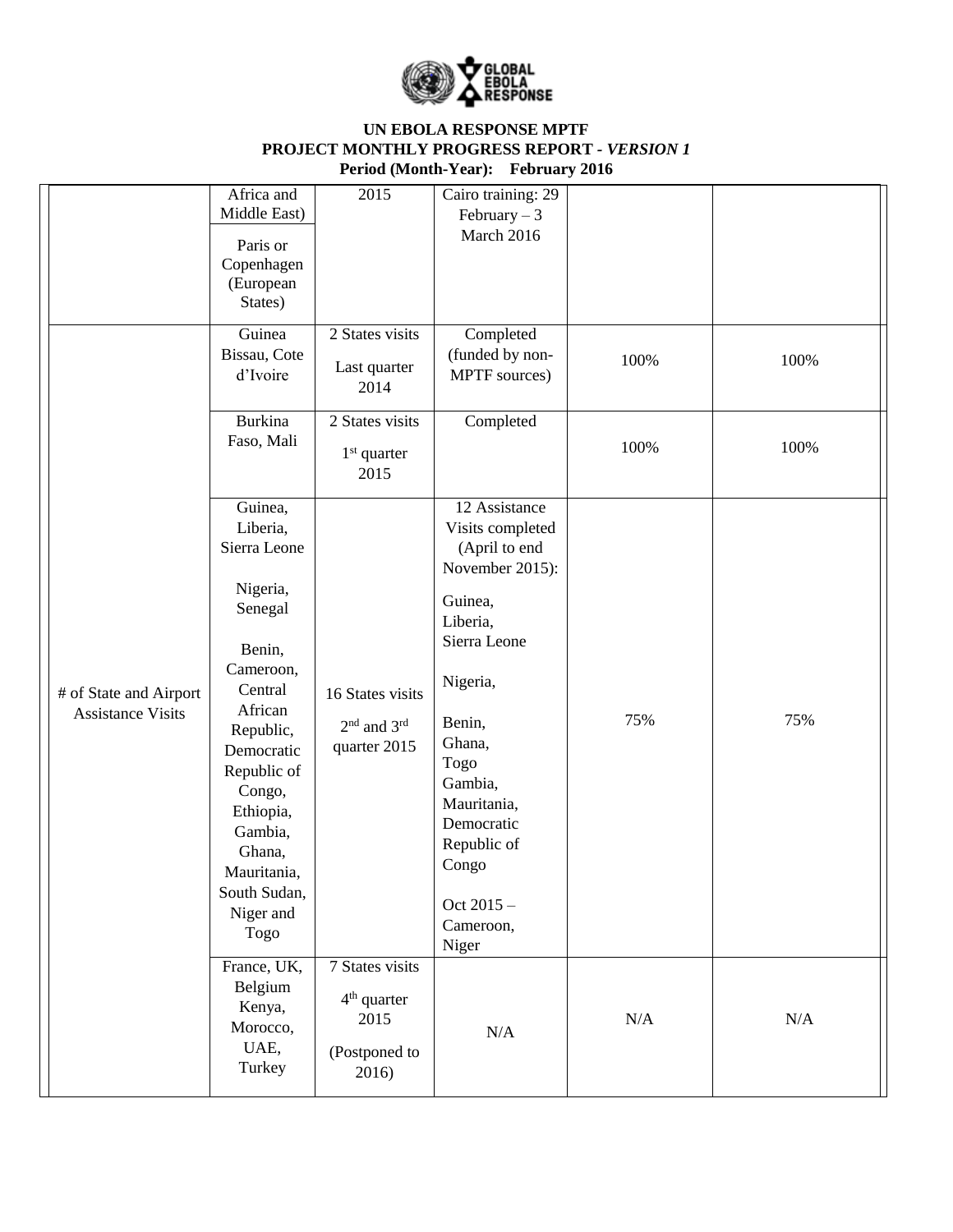

|                                                                                                                                                                                                                                                                                                                                                                                                                                                                                                                                                                 |  | <b>EFFECT INDICATORS</b> (if available for the reporting period) |  |
|-----------------------------------------------------------------------------------------------------------------------------------------------------------------------------------------------------------------------------------------------------------------------------------------------------------------------------------------------------------------------------------------------------------------------------------------------------------------------------------------------------------------------------------------------------------------|--|------------------------------------------------------------------|--|
|                                                                                                                                                                                                                                                                                                                                                                                                                                                                                                                                                                 |  |                                                                  |  |
|                                                                                                                                                                                                                                                                                                                                                                                                                                                                                                                                                                 |  |                                                                  |  |
|                                                                                                                                                                                                                                                                                                                                                                                                                                                                                                                                                                 |  |                                                                  |  |
|                                                                                                                                                                                                                                                                                                                                                                                                                                                                                                                                                                 |  |                                                                  |  |
|                                                                                                                                                                                                                                                                                                                                                                                                                                                                                                                                                                 |  |                                                                  |  |
|                                                                                                                                                                                                                                                                                                                                                                                                                                                                                                                                                                 |  |                                                                  |  |
|                                                                                                                                                                                                                                                                                                                                                                                                                                                                                                                                                                 |  | <b>NARRATIVE</b>                                                 |  |
| <b>Situation Update</b> (please describe critical changes, if any, in the situation that affect the project $(1-2$ paragraphs))                                                                                                                                                                                                                                                                                                                                                                                                                                 |  |                                                                  |  |
| A joint ICAO/WHO preparedness planning/response training event for the Middle East region was held during 29 February –<br>3 March, in Cairo, Egypt, hosted by the government of Egypt and held in coordination with the fifth Collaborative<br>Arrangement for the Prevention and Management of Public Health Events in Civil Aviation - Middle East (CAPSCA-MID)<br>meeting: http://www.icao.int/MID/Pages/capsca-mid.aspx                                                                                                                                    |  |                                                                  |  |
| A total of 45 participants from six States (Egypt; Jordan; Kuwait; Qatar; Saudi Arabia and Sudan) and two international<br>organizations attended. WHO was represented both in person and by means of a teleconference connection - the US Centers<br>for Disease Control and Prevention participated by means of a teleconference link. A multi-sector, multi stakeholder<br>attendance was achieved with representation from ministries of health, ministries of transport and aviation, quarantine<br>departments and civil aviation regulatory authorities. |  |                                                                  |  |
| In addition to government departments, stakeholders from the aviation industry were represented, with participation from                                                                                                                                                                                                                                                                                                                                                                                                                                        |  |                                                                  |  |

international airport operators, international airlines and tour operators. The opportunity was taken to discuss with those present (which included many who were very experienced in their field) a number of critical aspects of IHR (2005) implementation in the aviation sector e.g. aircraft disinsection (relevant to the current Zika outbreak); WHO planned airport certification of compliance with the IHR (and potential confusion with ICAO's current airport certification requirement) and the role of the IHR national focal point in helping to manage public health events that impact the aviation sector.

A number of lessons were learned during this conference which will be beneficial to the whole of the CAPSCA program, including the Africa region.

The sixth CAPSCA-MID regional event (which will take place after the Aviation Ebola Action plan has ended) is planned to be held in the first half of 2017, at the invitation of Sudan, subject to funding being available.

February was also utilized to plan and arrange Action Plan activities for 2016. The first Assistance Visit in 2016, to Equatorial Guinea, is scheduled to take place in March.